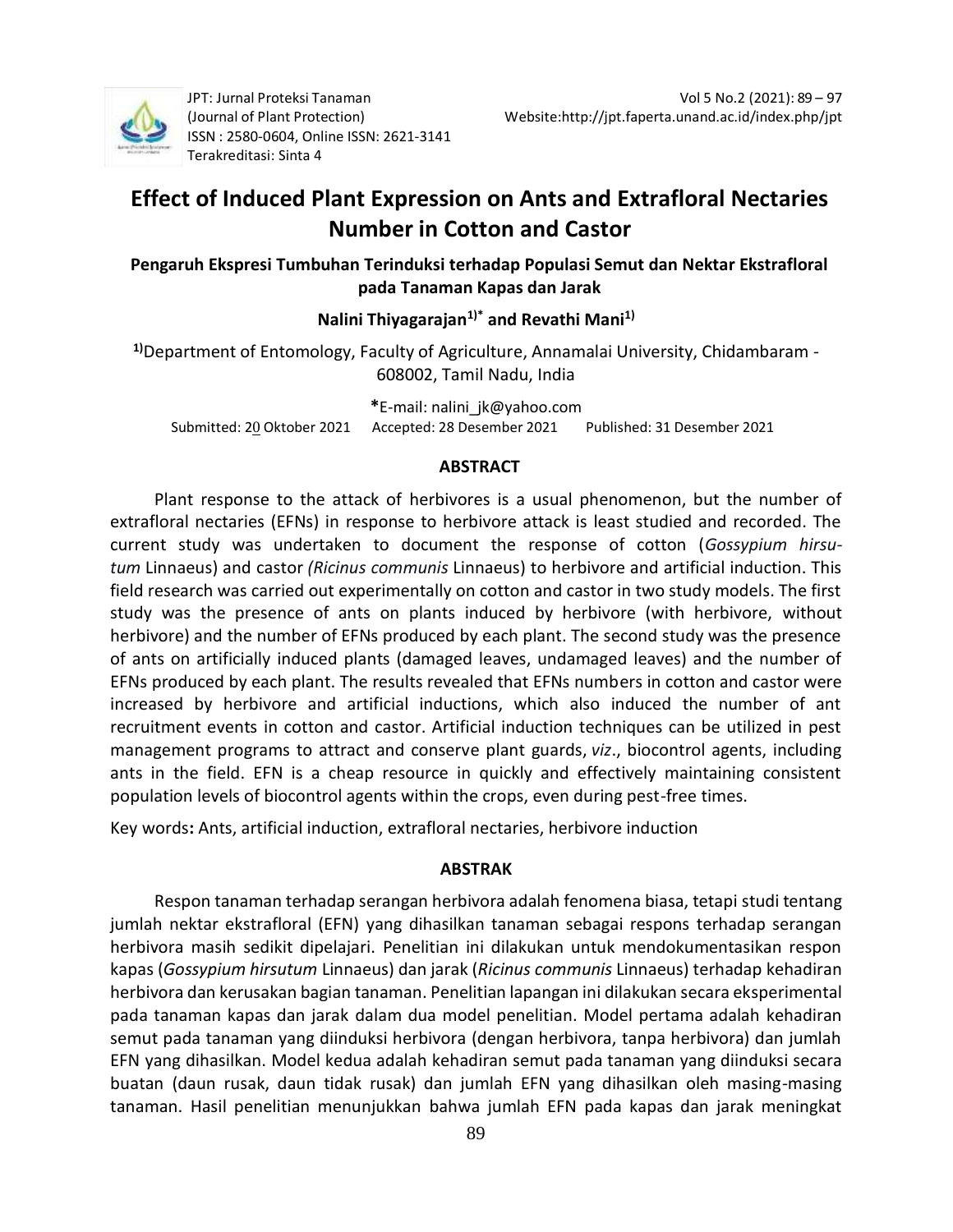dengan kehadiran herbivora dan kerusakan bagian tanaman, yang mendorong kehadiran semut pada kapas dan jarak. Teknik induksi buatan dapat digunakan dalam pengendalian hama untuk menarik dan melestarikan musuh alami, termasuk semut. EFN adalah sumber daya yang murah dengan cepat dan efektif mempertahankan tingkat populasi musuh alami yang konsisten di dalam tanaman, bahkan ketika tidak ada hama.

Kata kunci**:** Induksi buatan, induksi herbivora, nektar ekstrafloral, semut

#### **INTRODUCTION**

Adaptations in plants were evolved by the biotic and abiotic factors (Marquis, 1992) and are divided into direct and indirect defenses. Direct defenses effect on insect pests by structural (thorns, spines/urticating, hairs and trichomes, sclerotizations) and chemical (waxes, canal secretions latex/resins, and a great diversity of secondary metabolites) factors (Wackers and Wunderlin, 1999). Indirect defenses are the protection attained in plants through the attraction of natural enemies (Dicke et al., 1990) against pests by providing food like extrafloral nectaries or EFNs (Koptur, 1989; Whitman, 1996). EFNs are situated in plants in important parts, which is important for their potential vigor (Heil, 2015).

 EFNs are the best example to demonstrate how plants express dynamically to insect pests through the attraction of natural enemies to defend themselves. When herbivores attack the plants, they increase the production of EFNs by 2.5-fold in *Vicia sativa* Linnaeus (Koptur, 1989), 3-fold in *Ricinus communis* Linnaeus, and 12-fold in *Gossypium herbaceum* Linnaeus (Wackers et al. unpublication). Also, the chemical composition of EFNs was altered due to herbivore attack by 5.6 times increase of amino-acid concentration than unharmed *Impatient sultani* (Smith et al., 1990).

Ants are found to respond to both quantitative and amino acid changes in EFNs (Del- Claro and Oliveira, 1993; Lanza et al., 1993)*.* Plants increase EFN secretions only in

damaged areas by herbivores, thereby guiding natural enemies to the specific parts as an immediate effect to safeguard themselves effectively (Wäckers et al., unpublication). Yamawo et al. (2019) observed that *M. japonicus* plants controlled the ants foraging on their leaves using several types of EFNs in reaction to leaf damage by *Spodoptera litura*, which resulted in a successful biotic defense against herbivores by ants.

Cotton is attacked by 24 species of insects, of which nine are key pests (Sundramurthy and Chitra, 1992); In addition, *Pectinophora gossypiella* has become a menace in cotton (Naik et al., 2018; Kranthi, 2012). Castor is attacked by 107 species of insects; eight are significant pests (Puneet et al., 2020). This study was undertaken to document the response of cotton (*Gossypium hirsutum* Linnaeus) and castor *(Ricinus communis* Linnaeus) to herbivore and artificial induction. Thus, this study has been initiated to exploit EFNs secretion to manage pest population in both the crops by attraction and conservation of natural enemies, including ants, with no additional cost.

#### **METHODOLOGY**

The experiments were conducted at the experimental plots of Department of Entomology, Annamalai University, Annamalai Nagar, Tamil Nadu, during 2019.

## **Methods**

This field research was carried out experimentally on cotton and castor plants aged 60 days after planting, in two study. The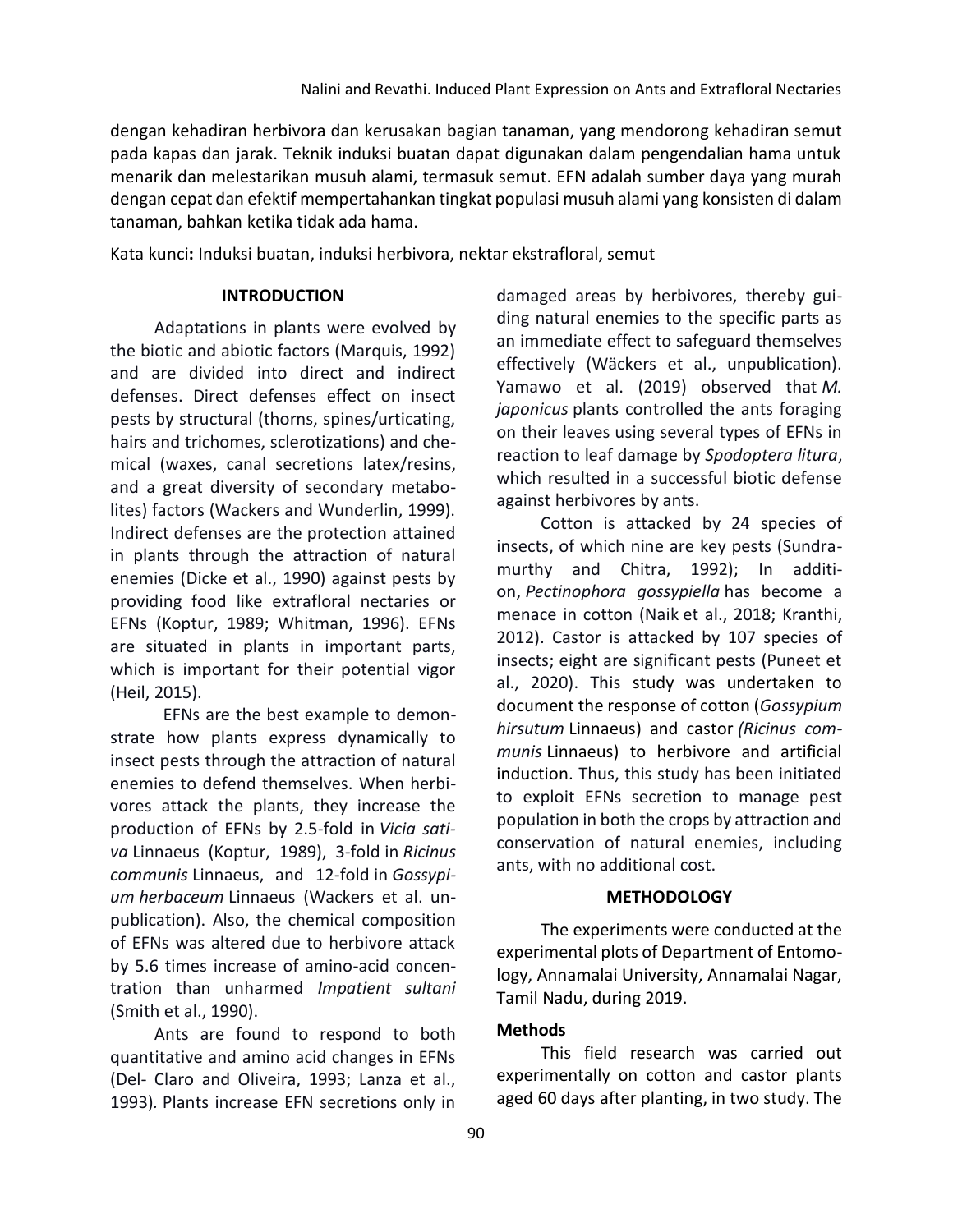first study was the presence of ants on plants induced by herbivore (with herbivore, without herbivore) and the number of EFNs produced by each plant. The herbivore used was *Spodoptera litura*. The second study was the presence of ants on artificially induced plants (damaged leaves, undamaged leaves) and the number of EFNs produced by each plant. A damaged leaf was made using scissors. Each treatment was done on 12 samples of two plants.

#### **Castor and Cotton Planting**

The seeds of cotton (hybrid) were sown with the spacing of  $90 \times 60$  cm and castor (hybrid) with the spacing of  $120 \times 90$  cm in the plot size of  $15 \times 15$  m<sup>2</sup>. There were no pesticides sprayed for both the crops throughout the study. Agronomic practices were done as per crop production guide (2012).

#### **Larvae Preparation**

*Spodoptera litura* was reared following the procedure of [PDBC \(1998\)](#page-8-0) in the laboratory. The larvae were fed with castor in the plastic box (22 x 13.5 x 8 cm) and reared till pupation. The pupae were collected, cleaned, and surface sterilized with 0.05% sodium hypochlorite solution, placed in vermiculite inside a plastic bucket (22 x 20 cm) covered with khada cloth. The nerium twig was placed inside the cage as an oviposition substrate. The eggs thus laid were used for further mass rearing.

## **Herbivore Induction**

A field experiment was conducted to know the effect of herbivore (*S. litura*) on the presence of ants and the number of EFN produced by cotton and castor (hybrid). Twelve plants of age 60 DAP were randomly selected in each treatment (with herbivore, without herbivore). Plants were checked for any visible damage.

On the with herbivore treatment, two 3 rd instar larvae of *S. litura* were released, and the plant then was covered with nylon meshed cages (60 x 30 cm), while the without herbivore treatment was left without larva. After 48 hours, larvae and cages were removed from the plant. Immediately, the number of ants present on each plant of both treatments were recorded five times lasting five minutes during the following 5 hours. The number of ants recruitment events was also observed for each plant. Ant recruitment event means the occurrence of three or more ants of the same species on a single plant simultaneously.

## **Artificial Induction**

The twelve plants of age 60 DAP were selected randomly in each treatment (damaged leaves, undamaged leaves) in cotton and castor (hybrid). Mechanical leaf damage (50%) was made on leaves 1-5 of the treatment plant (leaf one being the most apical opened leaf) by cutting each leaflet in half horizontally using scissors. Immediately, the number and species of ants present on each plant of both treatments were recorded for five times lasting five minutes in each plant during the following 5 hours. The number of ant recruitment events was also observed for each plant.

## **Counting the Extrafloral Nectaries (EFNs)**

After one week of treatments, EFNs numbers were counted. EFNs numbers were counted at the abaxial surface of leaf on a major vein, mid vein, bract in cotton, and at the abaxial surface of leaves, leaf base, petiole, peduncle, and stem in castor.

## **Ant Identification**

Ants collected were preserved in 75 percent ethyl alcohol. Identification of presserved ants to species level was done at Insect Ecology and Behavioural Laboratory,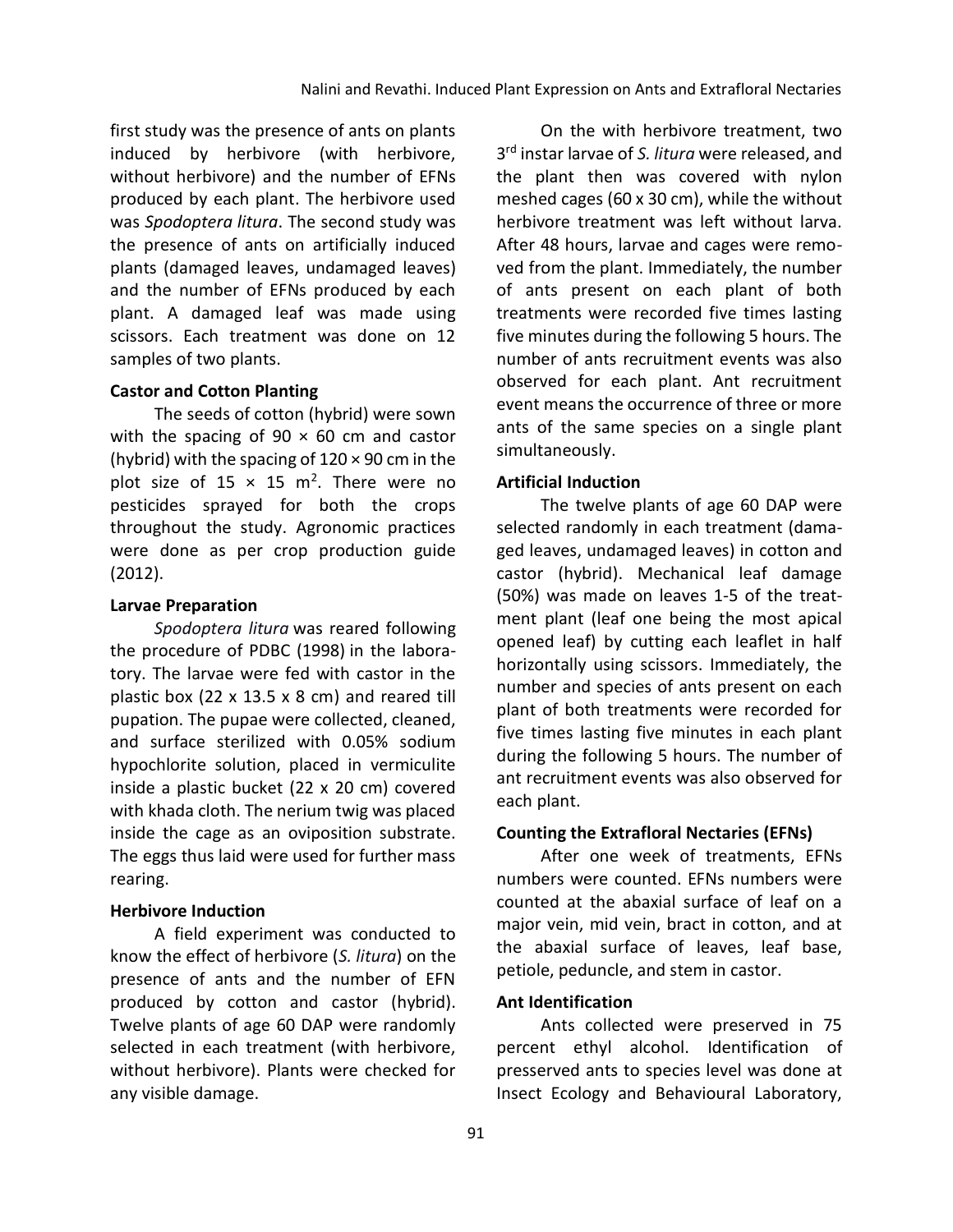Department of Entomology, Faculty of Agriculture, Annamalai University following the taxonomic keys of Bolton (1994); Tiwari (1999) and Hashimoto (2003), using Stemi DV4 Stereo (Zeiss) microscope.

#### **Data Analysis**

The data were subjected to the calculation of standard deviation using Microsoft Excel.

#### **RESULTS**

#### **Herbivore Induction**

Based on herbivore induction, the highest number of ants was found in castor,

which were attacked by herbivore (with herbivore). In both cotton and castor, the number of ant presence for the with herbivore treatment was highest at the 5<sup>th</sup> hour, and the number of ant presence for the without herbivore treatment was highest at the  $3<sup>rd</sup>$  in cotton and the  $1<sup>st</sup>$  hour in castor (Table 1).

The EFNs number was produced more in plants that were attacked by herbivore (with herbivore). The highest EFNs number was produced by castor, which was attacked by herbivore (*S. litura*), 7 times higher than cotton (Table 2).

|  |  | Table 1. Effect of herbivore induction on ant presence in cotton and castor |  |  |  |  |  |  |  |
|--|--|-----------------------------------------------------------------------------|--|--|--|--|--|--|--|
|--|--|-----------------------------------------------------------------------------|--|--|--|--|--|--|--|

| Treatments        |                 | Ant presence per plant $\pm$ SD (inviduals) |                 |  |  |
|-------------------|-----------------|---------------------------------------------|-----------------|--|--|
|                   | Hour            | Cotton                                      | Castor          |  |  |
| With herbivore    | 1 <sup>st</sup> | $1.80 \pm 0.03$                             | $1.85 \pm 0.07$ |  |  |
|                   | 2 <sub>nd</sub> | $2.20 \pm 0.10$                             | $2.00 \pm 0.09$ |  |  |
|                   | 3 <sup>rd</sup> | $2.40 \pm 0.09$                             | $3.57 \pm 0.14$ |  |  |
|                   | 4 <sup>th</sup> | $2.00 \pm 0.07$                             | $3.22 \pm 0.16$ |  |  |
|                   | 5 <sup>th</sup> | $2.60 \pm 0.10$                             | $4.00 \pm 0.07$ |  |  |
| Without herbivore | 1 <sup>st</sup> | $1.34 \pm 0.05$                             | $1.27 \pm 0.04$ |  |  |
|                   | 2 <sub>nd</sub> | $1.20 \pm 0.04$                             | $1.78 \pm 0.01$ |  |  |
|                   | 3 <sup>rd</sup> | $0.40 \pm 0.01$                             | $2.34 \pm 0.09$ |  |  |
|                   | 4 <sup>th</sup> | $0.50 \pm 0.23$                             | $2.00 \pm 0.10$ |  |  |
|                   | 5 <sup>th</sup> | $1.00 \pm 0.05$                             | $1.54 \pm 0.02$ |  |  |

Table 2. Effect of herbivore induction on extrafloral nectar (EFNs) number in cotton and castor

| <b>Treatments</b> | EFNs number per plant $\pm$ SD |                   |  |  |
|-------------------|--------------------------------|-------------------|--|--|
|                   | Cotton                         | Castor            |  |  |
| With herbivore    | $23.00 \pm 0.90$               | $171.05 \pm 9.75$ |  |  |
| Without herbivore | $19.58 \pm 0.76$               | $118.14 \pm 4.75$ |  |  |

The herbivore induction has attracted the presence of five species of ants. Three species were found on cotton and castor: *Camponotus rufoglaucus, C. sericeus*, and *Pheidole* sp. Two species were only found on cotton: *Crematogaster* sp. and *Solenopsis geminata*. Two other species were only found

on castor: *C. irritans* and *Monomorium criniceps* (Table 3).

#### **Artificial Induction**

Based on artificial induction, the highest number of ants was found in castor, which were damaged leaves. The number of ant presence for the damaged leaves treat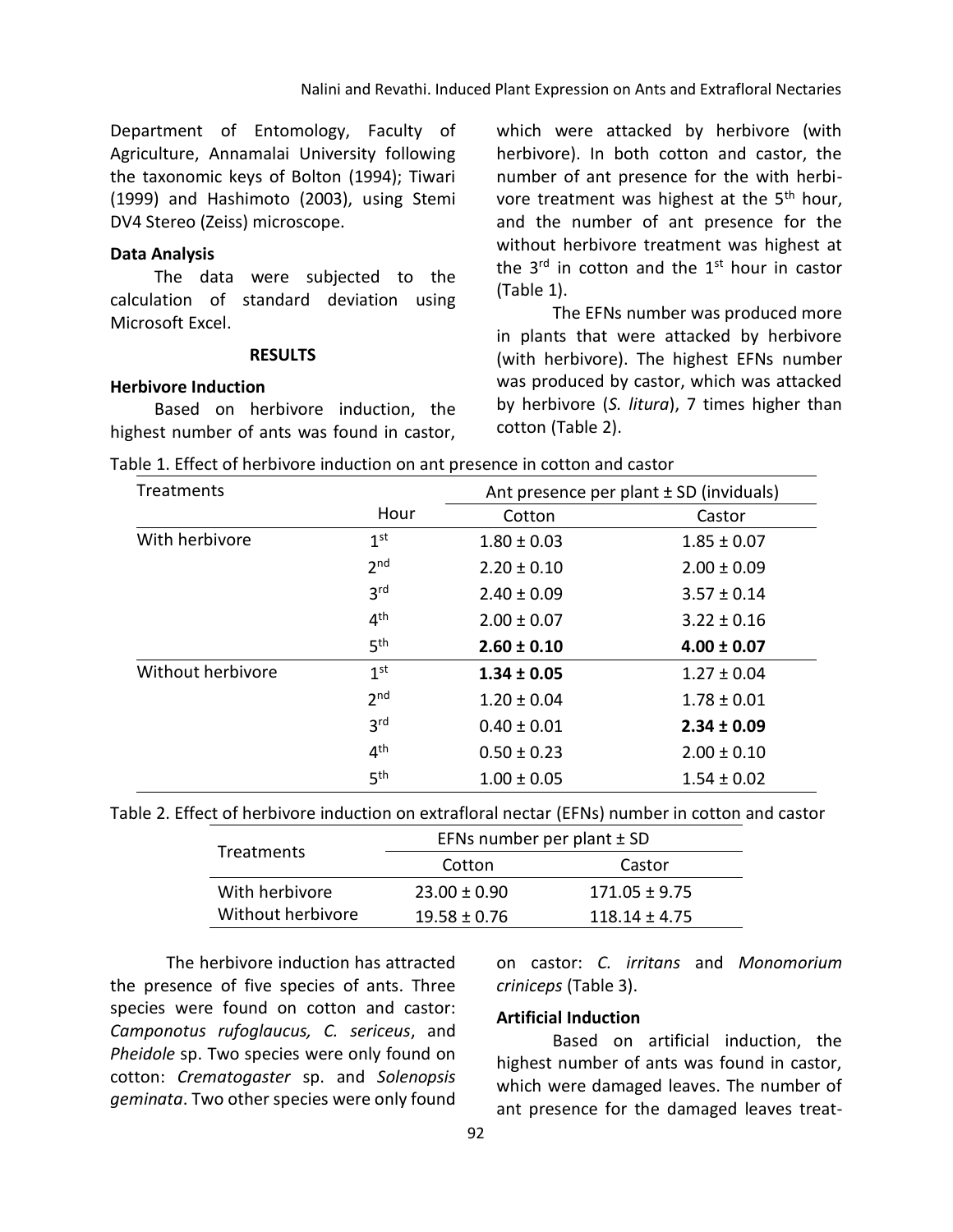ment was highest at the 5<sup>th</sup> hour in cotton and at the 2<sup>nd</sup> hour in castor. In both cotton and castor, the number of ant presence for the undamaged leaves treatment was highest at the 3<sup>rd</sup> hour (Table 4).

The highest EFNs number was produced by castor on the damaged leaves treatment, 7 times higher than cotton. This EFNs was also produced more in the damaged leaves treatment (Table 5).

|                        |                | Ant species in cotton | Ant species in castor |                   |  |
|------------------------|----------------|-----------------------|-----------------------|-------------------|--|
| <b>Species</b>         | With herbivore | Without herbivore     | With herbivore        | Without herbivore |  |
| Camponotus irritans    |                |                       | v                     | ν                 |  |
| Camponotus rufoglaucus | $\mathbf{v}$   | v                     | v                     | v                 |  |
| Camponotus sericeus    | $\mathbf{v}$   | $\mathsf{v}$          | v                     | v                 |  |
| Crematogaster sp.      |                | $\mathsf{v}$          |                       |                   |  |
| Meranoplus bicolour    |                |                       |                       |                   |  |
| Monomorium criniceps   |                |                       | ν                     | v                 |  |
| Monomorium scabriceps  |                |                       |                       |                   |  |
| Monomorium sp.         |                |                       |                       |                   |  |
| Pheidole sp            | v              | $\mathsf{v}$          | v                     | v                 |  |
| Solenopsis geminata    |                | ν                     |                       |                   |  |
| Total                  | 5              | 5                     | 5                     |                   |  |

#### Table 4. Effect of artificial induction on ant presence in cotton and castor

| Treatments       | Hour            | Ant presence per plant ± SD (inviduals) |                 |  |
|------------------|-----------------|-----------------------------------------|-----------------|--|
|                  |                 | Cotton                                  | Castor          |  |
| Damaged leaves   | 1 <sup>st</sup> | $2.50 \pm 0.10$                         | $2.20 \pm 0.08$ |  |
|                  | 2 <sub>nd</sub> | $1.00 \pm 0.04$                         | $5.54 \pm 0.26$ |  |
|                  | 3 <sup>rd</sup> | $2.60 \pm 0.10$                         | $4.33 \pm 0.17$ |  |
|                  | 4 <sup>th</sup> | $2.20 \pm 0.08$                         | $2.59 \pm 0.14$ |  |
|                  | 5 <sup>th</sup> | $2.85 \pm 0.11$                         | $3.32 \pm 0.05$ |  |
| Undamaged leaves | 1 <sup>st</sup> | $0.80 \pm 0.03$                         | $0.86 \pm 0.03$ |  |
|                  | 2 <sub>nd</sub> | $0.60 \pm 0.02$                         | $1.40 \pm 0.06$ |  |
|                  | 3 <sup>rd</sup> | $1.00 \pm 0.04$                         | $3.00 \pm 0.12$ |  |
|                  | 4 <sup>th</sup> | $0.60 \pm 0.02$                         | $2.32 \pm 0.12$ |  |
|                  | 5 <sup>th</sup> | $0.60 \pm 0.02$                         | $1.39 \pm 0.02$ |  |

#### Table 5. Effect of artificial induction on extrafloral nectar (EFNs) number in cotton and castor

| <b>Treatments</b> | EFNs number per plant $\pm$ SD |                   |  |  |
|-------------------|--------------------------------|-------------------|--|--|
|                   | Cotton                         | Castor            |  |  |
| Damaged leaves    | $25.75 \pm 1.05$               | $178.95 \pm 7.30$ |  |  |
| Undamaged leaves  | $21.43 \pm 0.87$               | $121.55 \pm 6.35$ |  |  |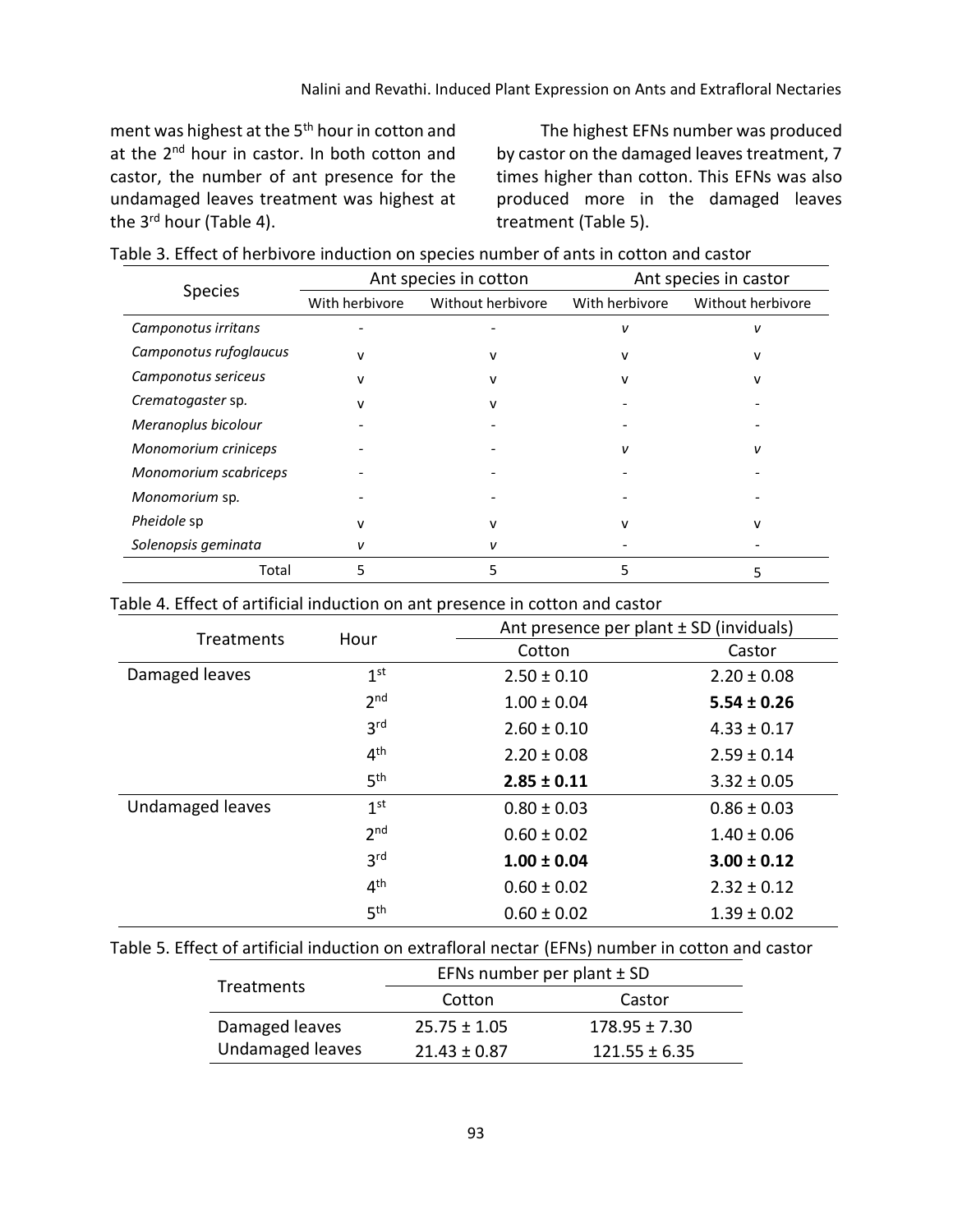Artificial induction has attracted the presence of eight species of ants, eight species were found in cotton and seven species were found in castor. Seven species were found in cotton and castor: *Camponotus*  *rufoglaucus, C. sericeus, Crematogaster* sp*, Meranoplus bicolour, Monomorium scabriceps, Monomorium* sp, and *Pheidole* sp. One species was only found in cotton, namely: *S. geminata* (Table 6).

| Species                |                | Ant species in cotton   | Ant species in castor |                  |  |
|------------------------|----------------|-------------------------|-----------------------|------------------|--|
|                        | Damaged leaves | <b>Undamaged leaves</b> | Damaged leaves        | Undamaged leaves |  |
| Camponotus irritans    |                |                         |                       |                  |  |
| Camponotus rufoglaucus |                |                         |                       |                  |  |
| Camponotus sericeus    |                |                         |                       |                  |  |
| Crematogaster sp.      |                |                         |                       |                  |  |
| Meranoplus bicolour    |                |                         |                       |                  |  |
| Monomorium criniceps   |                |                         |                       |                  |  |
| Monomorium scabriceps  | ν              | ν                       |                       | ν                |  |
| Monomorium sp.         |                |                         |                       |                  |  |
| Pheidole sp            |                |                         |                       |                  |  |
| Solenopsis geminata    |                | ν                       |                       |                  |  |
| Total                  | 8              | 8                       |                       |                  |  |

#### **DISCUSSION**

Based on herbivore induction, the highest number of ants was found in castor, which was attacked by herbivore (with herbivore) (Table 1). Based on artificial induction, the highest number of ants was also found in castor, which was damaged leaves (Table 4). This may be due to more extrafloral nectaries' secretions.

In both cotton and castor, the number of ant presence for the with herbivore treatment was highest at the  $5<sup>th</sup>$  hour, and the number of ant presence for the without herbivore treatment was highest at the 3<sup>rd</sup> in cotton and the  $1<sup>st</sup>$  hour in castor (Table 1). The number of ant presence for the damaged leaves treatment was highest at the 5th hour in cotton and at the  $2<sup>nd</sup>$  hour in castor. In both cotton and castor, the number of ant presence for the undamaged leaves treatment was highest at the 3rd hour (Table 4). This may be due to abiotic factors.

castor that were attacked by herbivore (with herbivore) (Table 2) and in the damaged leaves treatment (Table 5). Herbivore attacks and damage to plant stimulated plants to produce more EFNs. Mondor et al. (2013) recorded that many plant species secrete more EFNs when damaged (Heil et al., 2000; Heil et al., 2001; Wackers and Wunderlin, 1999; Koptur, 1989). Multiple broad bean cultivars produce additional EFNs in response to leaf damage, but none of these plants increase nectar secretion rates. *Senna chapmanii* plants produced more EFN in response to leaf damage, and that the same leaf damage elicits increased ant activity on the plants (Radhika et al., 2010).

The EFNs number was produced more in

Ness (2003) found that ant attendance at caterpillar-affected leaves rose two- to three-fold within 24 hours of herbivory compared to attendance at the surrounding, undamaged leaves. Prior to the commen-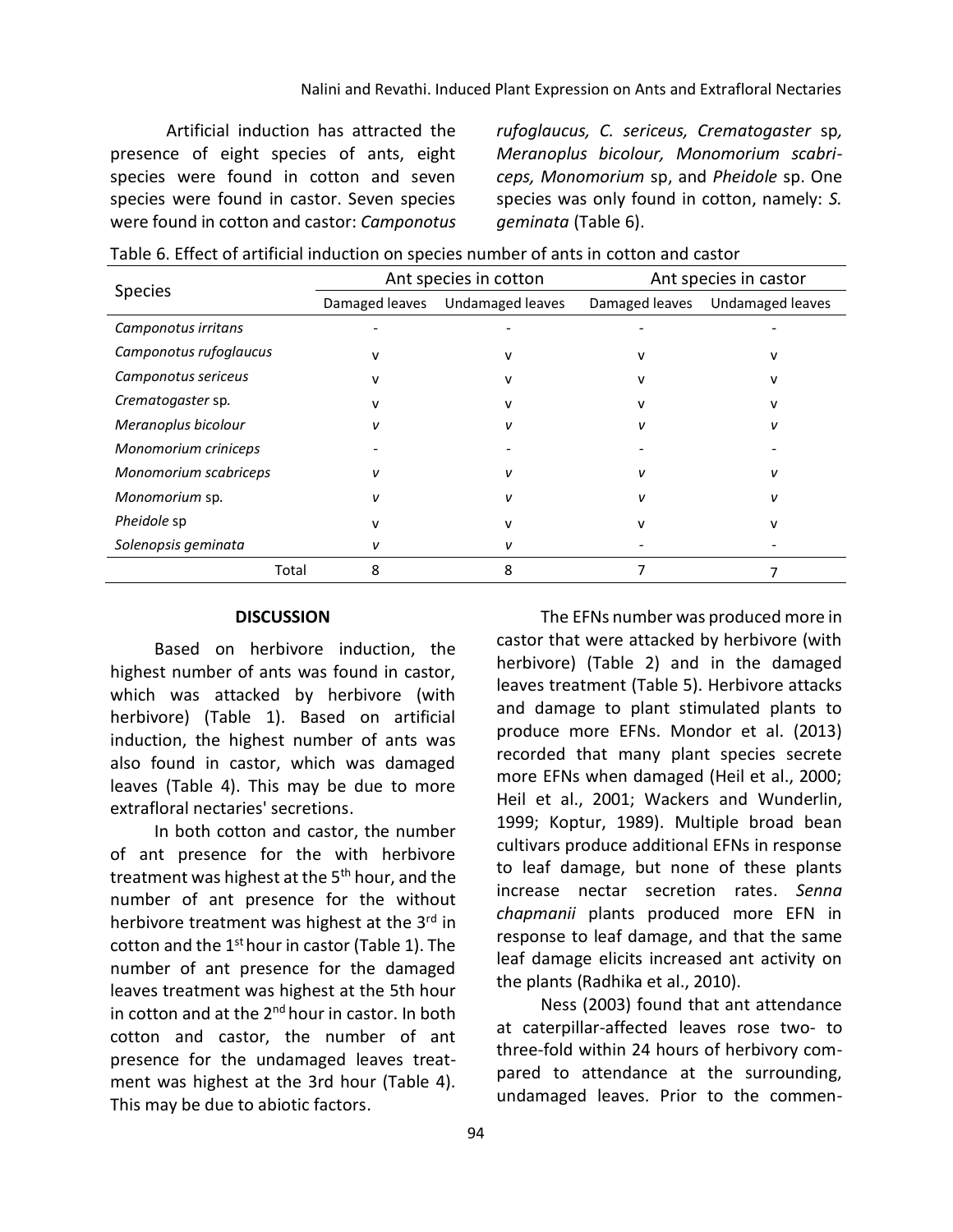cement of herbivory, these injured leaves attracted the fewest ants, suggesting that the specialized caterpillar avoids or excluded from leaves with more guardians. The presence of ants at damaged leaves was unaffected by removing leaf tissue using scissors. Compared to nearby unattacked plants, ant attendance per leaf on attacked plants rose 6- to 10-fold following the introduction of the caterpillar. The plant's biotic defense works on two levels: following an assault, the number of bodyguards (ant workers) on the plant rises, and this augmented workforce is oriented towards the attacked leaves inside the plant. Plants that attracted more ants had fewer caterpillars, implying that these plants had fewer caterpillars. The above observations indirectly support the present findings.

Similar to present study results were reported by Agrawal and Rutter (1998) and Heil et al. (2001), who pointed out that the overall number of EFNs on a bean plant is also a phenotypically plastic trait in response to leaf damage, not to disrupt herbivore feeding directly, but presumably to attract mutualist partners such as ants, to reduce herbivory.

Yamawo and Suzuki (2017) experimentted on plants cultivated in a greenhouse or the field under control or leaf damage settings. They measured EFNs secretion and the number of ant workers on plants after causing fake leaf injury. After leaf injury, they counted the quantity of EFNs on each of the seven leaves. Following leaf injury, EFNs production was triggered within one day, attracting many ant workers, and the EFNs secretion declined to its original levels after seven days. After leaf injury, the number of EFNs was highest on the first leaf and lowest on the sixth leaf, but the overall number of EFNs did not differ across treatments. After leaf injury, *M. japonicus* quickly promotes EFNs production, followed by relaxing. Furthermore, it is possible to reduce the cost of induction by lowering the number of EFNs on later generated leaves after EFNs induction on newly produced leaves.

In the present study, the damaged leaves treatment produced more EFNs number after one week, which is in line with the Pulice and Packer (2008) observations who performed a greenhouse experiment, in that continuous damage to seedlings was simulated in two treatments intended to mimic different types of herbivores: (i) 50% of the area of each leaf was removed using a paper hole punch (e.g., insect herbivore simulation), and (ii) 50% of the area of each leaf was removed using scissors (e.g., browsing mammal simulation). Seedlings in the control group were not damaged. Post-treatment, damaged plants produced significantly more EFNs per leaf on pre-existing leaves and those that emerged following the onset of damage than plants in the control group. Regardless of treatment, leaves emerging earlier supported EFNs than leaves emerging later in the experiment. Herbivory, mechanical injury, and treatment with methyl jasmonate (MeJA) all stimulated EFNs release in the myrmecophilic plant *Macaranga tanarius* (Heil et al., 2001). Recent research in other systems has shown that various species within the same genus (*Populus*) might have varied EFNs activity patterns (e.g., constitutive or inducible) (Escalante-Perez et al., 2012).

The herbivore induction has attracted the presence of five species of ants (Table 3), and the damaged leaves have attracted the presence of eight species of ants (Table 6) due to their preference for the specific plant host.

## **CONCLUSION**

Extrafloral nectaries (EFNs) number in cotton and castor were increased by herbivore and artificial inductions which also induced the number of ant recruitment events in both cotton and castor. Artificial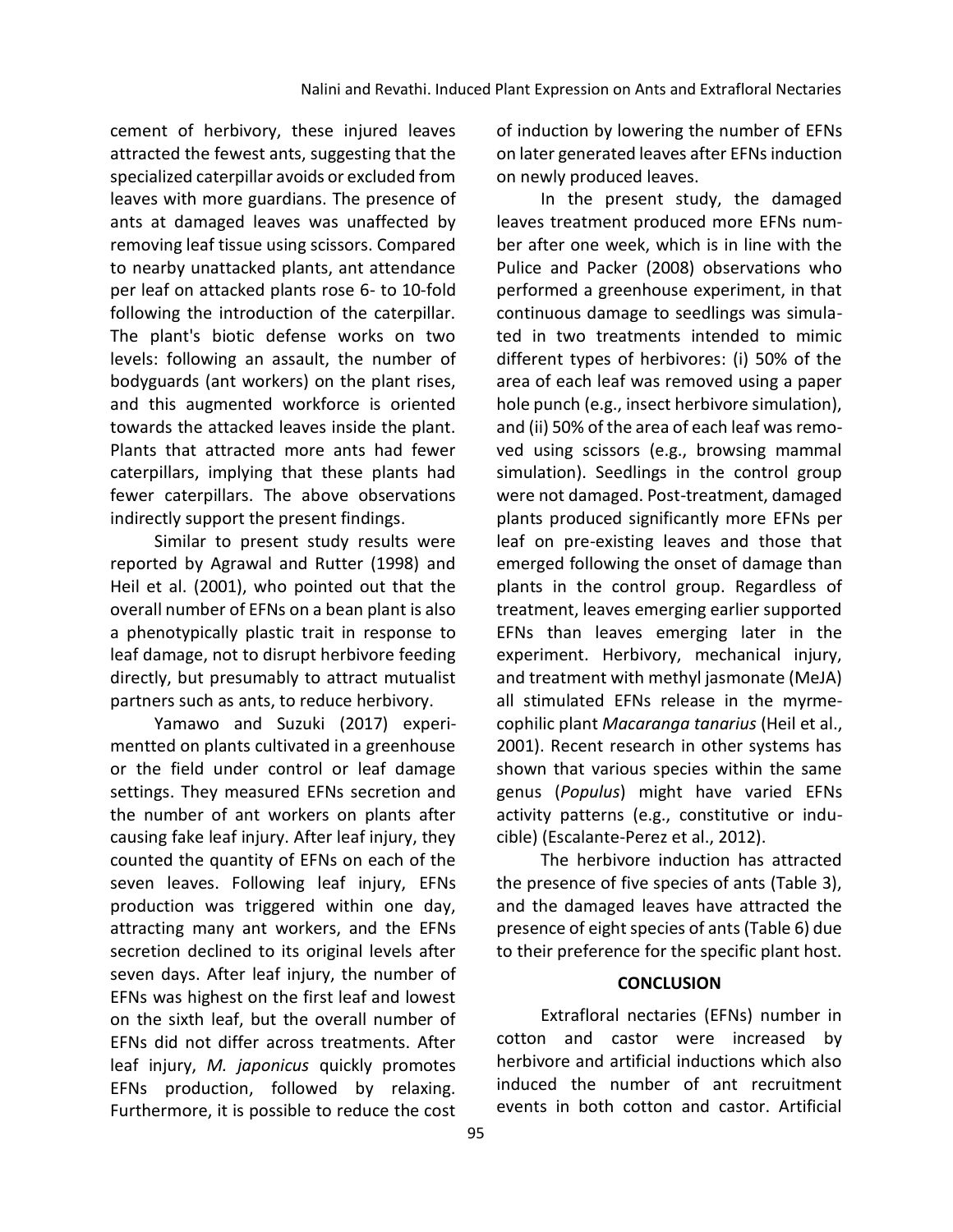induction technique can be utilized in pest management program to attract and conserve plant guards *viz*., biocontrol agents including ants in the field. Thereby reduces the pesticide dumping and minimizes pest resistance problem in commercial crops. EFN is a cheap resource in maintaining consistent population levels of biocontrol agents within the agricultural crops, even during pest-free times quickly and effectively.

## **REFERENCES**

- Agrawal AA and MT Rutter. 1998. Dynamic anti-herbivore defense in ant-plants: The role of induced responses. Oikos 83:  $227 - 236.$
- Bolton B. 1994. A new general catalogue of the ants of the world. Harvard University Press. Cambridge.
- Crop Production Guide. 22012. Department of Agriculture and Tamil Nadu Agricultural University. Chennai and Coimbatore.
- Del-Claro K and Oliveira PS. 1993. Ant-Homoptera interaction: Do alternative sugar sources distract tending ants? Oikos 68: 202–206.
- Dicke M, TA Van Beek, MA Posthumus, N Bendom, H Van Bokhoven, and AE De Groot. 1990. Isolation and identification of volatile kairomone that affects acarine predator prey interactions: Involvement of host plant in its production. Journal of Chemical Ecology 16:381–396.
- Escalante-Perez M, M Jaborsky, S Lautner, J Fromm, T Müller, M Dittrich, M Kunert, W Boland, R Hedrich, and P Ache. 2012. Poplar extrafloral nectaries: Two types, two strategies of indirect defenses against herbivores. Plant Physiology 159(3): 1176-1191.
- Hashimoto Y. 2003. Identification guide to the ant genera of Borneo. In: Hashimoto, Y, H Rahman (Eds.). Inventory and Collection. Total protocol for under-

standing of biodiversity. Research and Education Component, BBEC Programme (Universiti Malaysia Sabah). Universiti Malaysia Sabah. Kota Kinabalu.

- Heil M. 2015. Extrafloral nectar at the plantinsect interface: A spotlight on chemical ecology, phenotypic plasticity, and food webs. Annual Review of Entomology 60: 213–232.
- Heil M, MB Fiala, M Baumann, and KE Linsenmair. 2000. Temporal, spatial and biotic variations in extrafloral nectar secretion by *Macaranga tanarius*. Functional Ecology 14: 749 – 757.
- Heil M, T Koch, A Hilpert, MB Fiala, W Boland, and KE Linsenmair. 2001. Extrafloral nectar production of the ant-associated plant, *Macaranga tanarius* is an induced, indirect, defensive response elicitted by jasmonic acid. Proceedings of the National Academy of Sciences 98: 1083- 1088.
- Koptur S. 1989. Is extrafloral nectar production an inducible defence? In J Bock and Y Linhart [eds.]. Westview Press. Boulder. Colorado. USA. Evolutionary Ecology of Plants. 323–339.
- Kranthi KR. 2012. Bt cotton-questions and answers. Indian Society for Cotton Improvement (ISCI). Mumbai.
- Lanza J, EL Vargo, S Pulim and YZ Chang. 1993. Preferences of the fire ants *Solenopsis invicta* and *S. geminata* (Hymenoptera: Formicidae) for amino acid and sugar components of extrafloral nectars. Environmental Entomology 22: 411-417.
- Marquis RJ. 1992. Selective impact of herbivores: Plant resistance to herbivores and pathogens: Ecology, evolution, and genetics (eds RS Fritz and EL Simms). 301–325. The University of Chicago Press. Chicago.